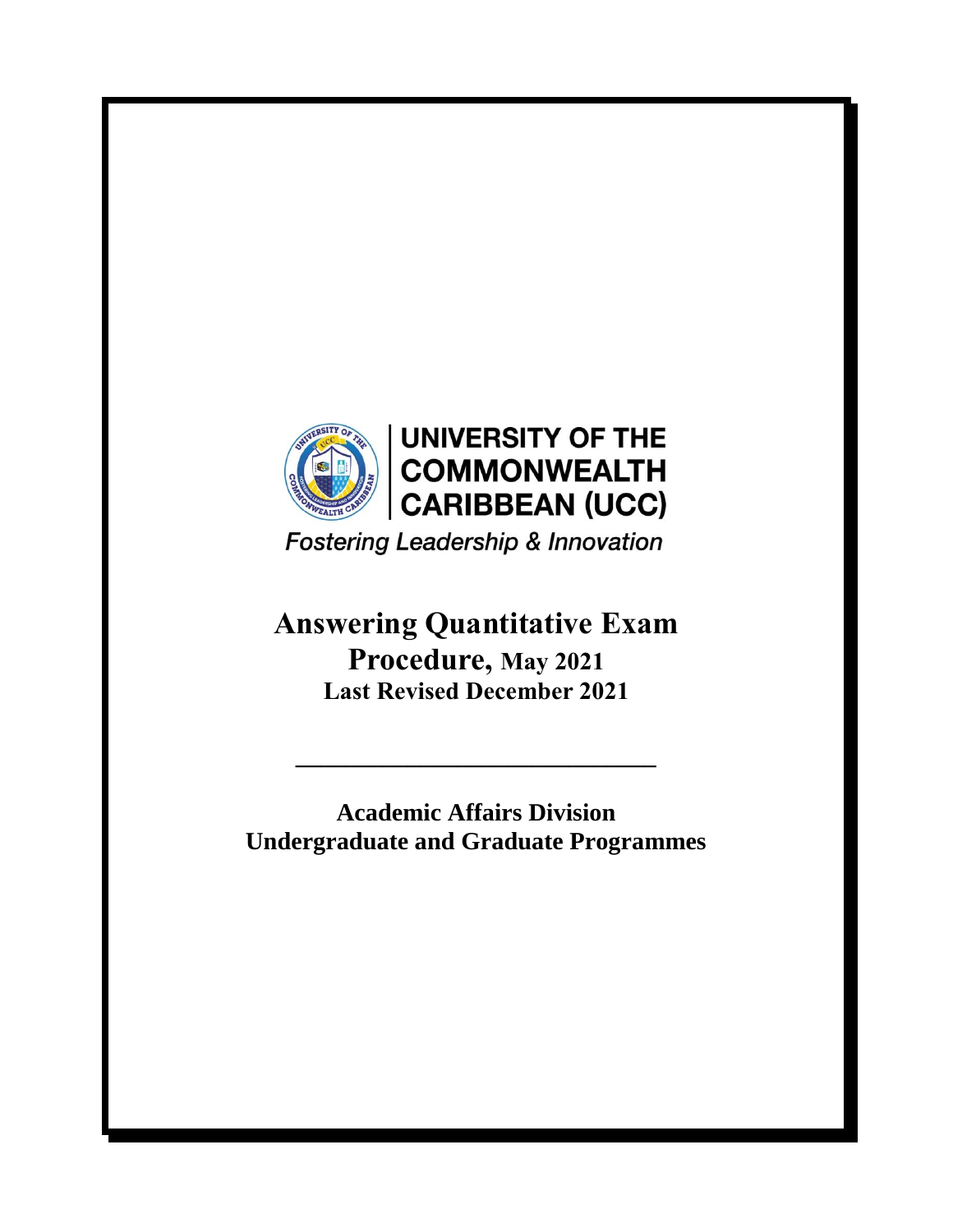

UNIVERSITY OF THE<br>COMMONWEALTH **CARIBBEAN (UCC)** 

**University of the Commonwealth Caribbean Policy Approval and Revision Form**

Fostering Leadership & Innovation

| <b>Policy/Procedure Title:</b>                                              | Answering Quantitative Exam Procedure                                                                                                                                                                                    |
|-----------------------------------------------------------------------------|--------------------------------------------------------------------------------------------------------------------------------------------------------------------------------------------------------------------------|
| <b>Policy/Procedure Number:</b>                                             | AAQ-05-2021                                                                                                                                                                                                              |
|                                                                             |                                                                                                                                                                                                                          |
| <b>Date Developed/Revised:</b>                                              | May 2021, Revised Oct 2021, Nov 2021, Dec<br>2021                                                                                                                                                                        |
| Date Approved by Academic Council:                                          | December 7, 2021                                                                                                                                                                                                         |
| Date Approved by Executive Council:                                         | December 9, 2021                                                                                                                                                                                                         |
| <b>Date of Next Revision:</b>                                               | December 2023                                                                                                                                                                                                            |
|                                                                             |                                                                                                                                                                                                                          |
| <b>Contact:</b>                                                             | Head of Department, Department of<br><b>Information Technology and Mathematics</b>                                                                                                                                       |
| <b>Appendices:</b>                                                          |                                                                                                                                                                                                                          |
| <b>Related Policies/Procedures:</b>                                         | <b>Examination Policy</b><br>Guidelines for Internal Moderation/Vetting of<br><b>Examination Scripts</b><br><b>Faculty Examination Infringement Procedure</b><br>Final Exam Revision Guide<br>Assessment Strategy Policy |
| <b>Position(s) Responsible for Adherence</b><br>to Policy:                  | Heads of Department, Examinations Manager,<br>Academic Dean, Graduate and Undergraduate<br>Studies, Associate Vice President of Academic<br>Affairs (AVPAA)                                                              |
| <b>APPROVED BY:</b>                                                         | <b>APPROVED BY:</b>                                                                                                                                                                                                      |
| <b>UCC Academic Council</b>                                                 | <b>UCC Executive Council</b>                                                                                                                                                                                             |
| Name: Dr. Yvonne Dawkins<br>Associate Vice President of Academic<br>Affairs | Name: Professor Dennis J. Gayle,<br><b>University President</b>                                                                                                                                                          |
| Lellaw Kines<br>Signature:                                                  | $\sim$ $\sim$ $\sim$ $\sim$<br>Signature:                                                                                                                                                                                |
| Date: December 7, 2021                                                      | <b>December 9, 2021</b><br>Date:                                                                                                                                                                                         |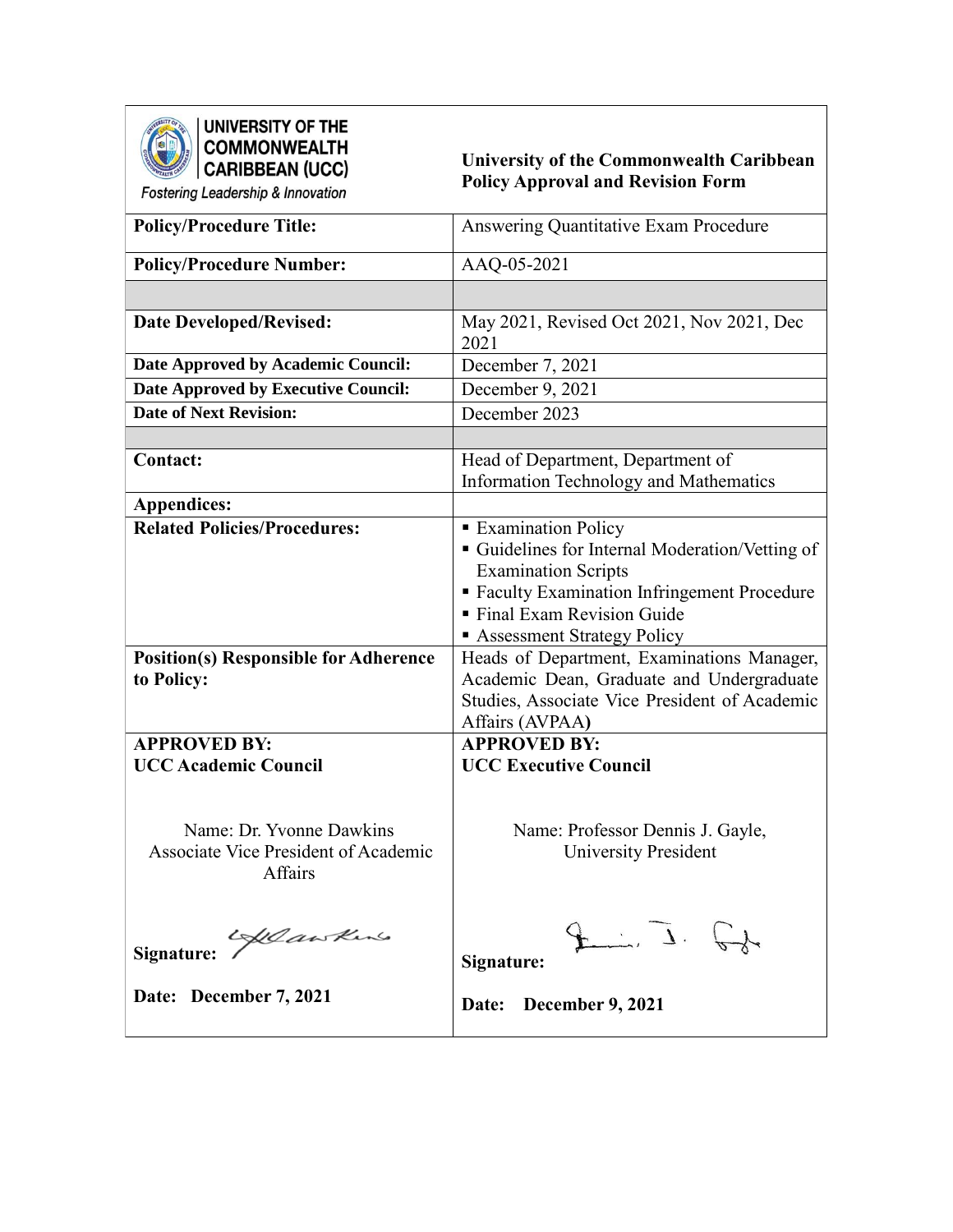# **Table of Contents**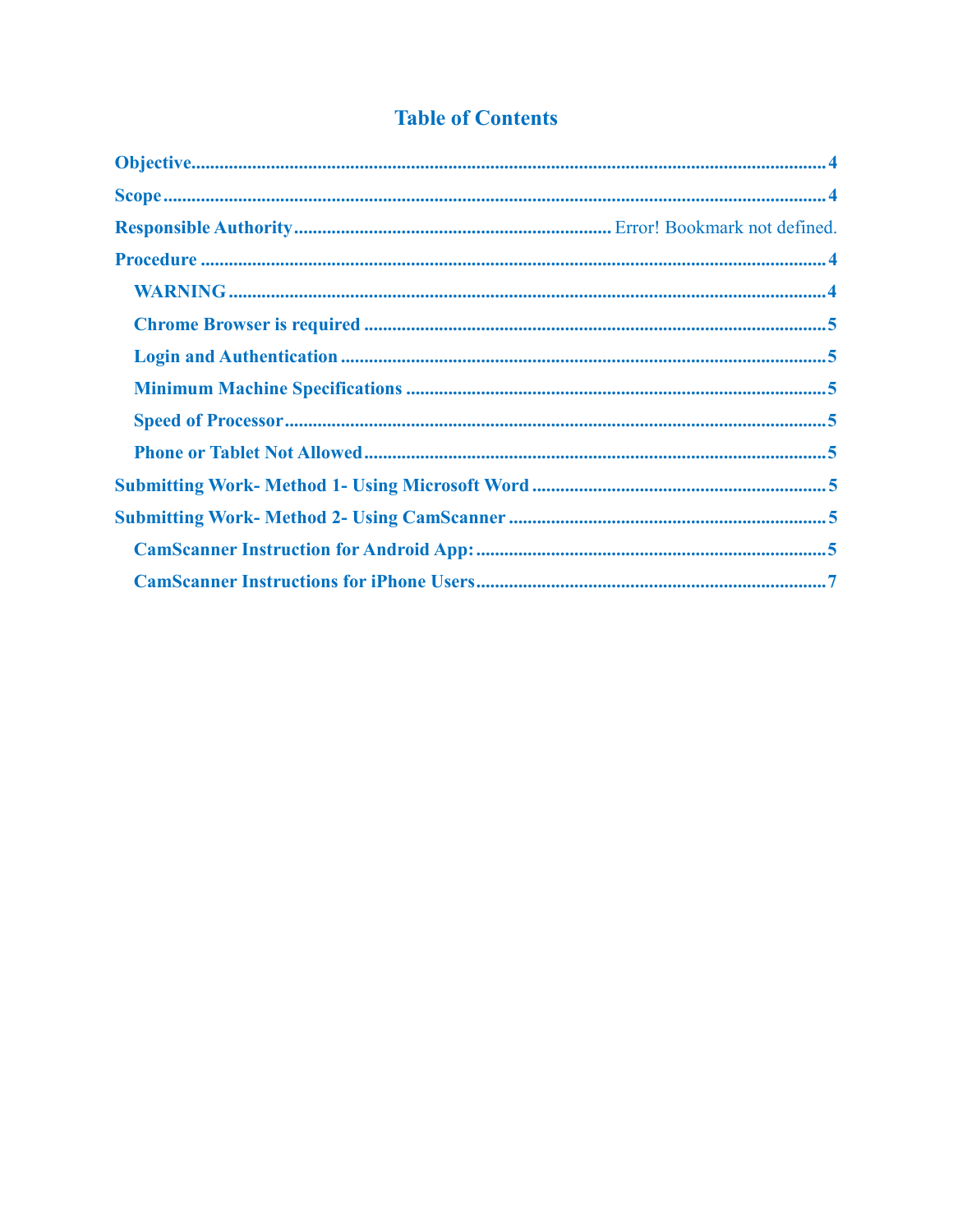

## **Answering Quantitative Exams Procedure May 2021, Last Revised December 2021**

<span id="page-3-0"></span>**Objective** To use a method that will ensure that students are able to complete their assessment(s) in a maximum of two hours and thirty minutes **(2 hours 30 minutes)** at the most.

<span id="page-3-1"></span>**Scope-** Students **must** use either of the two methods for answering and submitting quantitative exams as outlined in the following sections.

| <b>Authority</b>                   | <b>Responsibilities</b>                                  |
|------------------------------------|----------------------------------------------------------|
| Head of Department (HOD)           | The HOD is the main responsible authority for drafting   |
| Department of Information          | and updating the policy.                                 |
| Technology and Mathematics         |                                                          |
| Department of Student Affairs      | The DSA Team is responsible for recommending updates     |
| (DSA)                              | and communicating the policy to students.                |
| <b>Examinations Manager</b>        | The Examinations Manager and Exam Team are               |
|                                    | responsible for the execution and communication of the   |
|                                    | policy.                                                  |
| <b>Heads of Department</b>         | Maintain full awareness of the policy and share the      |
|                                    | information with Lectures for reinforcement.             |
| <b>Online Department, Director</b> | Sets technical parameters for the exams conducted on the |
|                                    | VLE. Provide technical support where possible.           |
|                                    | Check veracity of complaints and determine measures to   |
|                                    | be carried out for technical complaints.                 |
|                                    | Provide detailed findings of other challenges to the     |
|                                    | Examination Department to determine the way forward.     |
| <b>Examination Committee</b>       | Receive reports on examination irregularities and make   |
|                                    | appropriate decisions as pertains to Policy Regulations. |

## **Segregation of Duties for Responsible Authority**

# <span id="page-3-3"></span><span id="page-3-2"></span>**Procedure**

## **WARNING**

Students are not allowed to send examination scripts directly to lecturers as this action will be considered a breach of examinations rules and procedures and is punishable by the regulations of the University.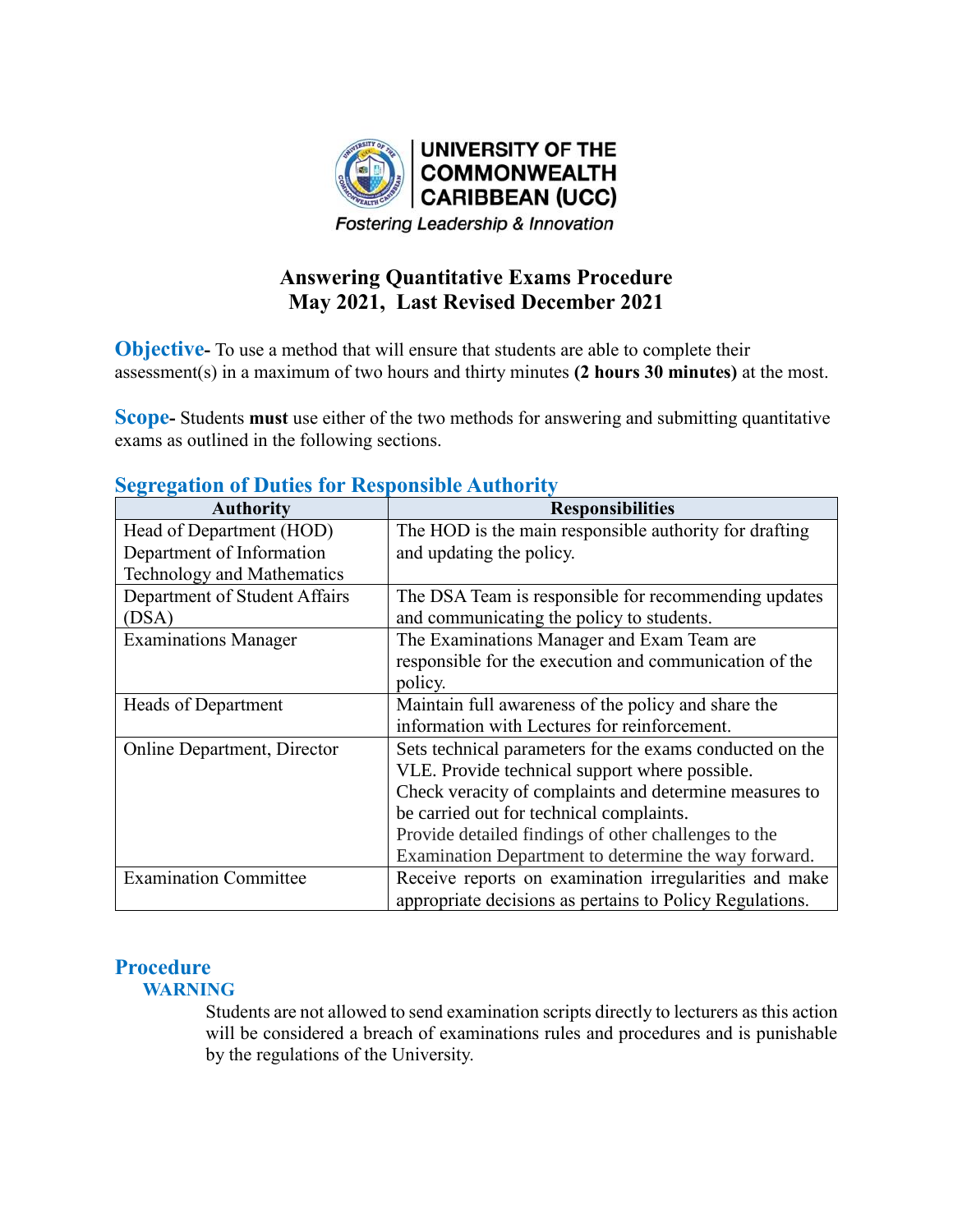#### <span id="page-4-0"></span>**Chrome Browser is required**

Students who wish to be proctored using ULearn must use the Google Chrome Browser. The ULearn platform will not work with any other browser

#### <span id="page-4-1"></span>**Login and Authentication**

In order to be ready for the examination on the ULearn platform, it is advisable to log in at least 15 minutes before the exam. This is to enable you log and get properly authenticated by the ULearn system to prevent any delays.

#### <span id="page-4-2"></span>**Minimum Machine Specifications**

To be proctored on the ULearn platform, it is advisable to use a PC or laptop running a Chrome browser. The system cannot work properly on tablets or mobile phones

#### <span id="page-4-3"></span>**Speed of Processor**

The speed of your PC or laptop processor should be at least 1.8Ghz and the students will need a RAM specification of about 4GB

#### <span id="page-4-4"></span>**Phone or Tablet Not Allowed**

Phones and tablets are not to be used.

### <span id="page-4-5"></span>**Submitting Work- Method 1- Using Microsoft Word**

Those who choose to submit their work using Microsoft Word should follow the steps below:

- 1) Write all your answers on clean paper. Be sure to number the pages. Write your name and student ID number on each page.
- 2) Take clear pictures of all pages in your answer script in an ascending order (i.e. begin from page 1, etc.).
- 3) Group all images taken in a folder on your computer.
- 4) Copy and paste each image into a Microsoft Word document beginning from page 1. Make sure to give some space between images. An image should occupy a page.
- 5) Name the Microsoft Word Document using your student name and student number.
- **6) Convert the Microsoft Word document you have named to a PDF file**
- 7) Upload the document to the Examination Moodle page.
- 8) This completes your submission.

### <span id="page-4-6"></span>**Submitting Work- Method 2- Using CamScanner**

The CamScanner (Free) lets you take a photo of your document, identifying the outline of the document and then saving it on your phone.

Other features include annotation, Optical Character Recognition (OCR) to convert words on images to searchable text, cloud storage and sync service.

### <span id="page-4-7"></span>**CamScanner Instruction for Android App:**

CamScanner can be downloaded from Google PlayStore if you are using Android or App Store if you are using an iPhone

1. On the main menu of CamScanner, tap the **Camera** icon to enter the *capture* mode.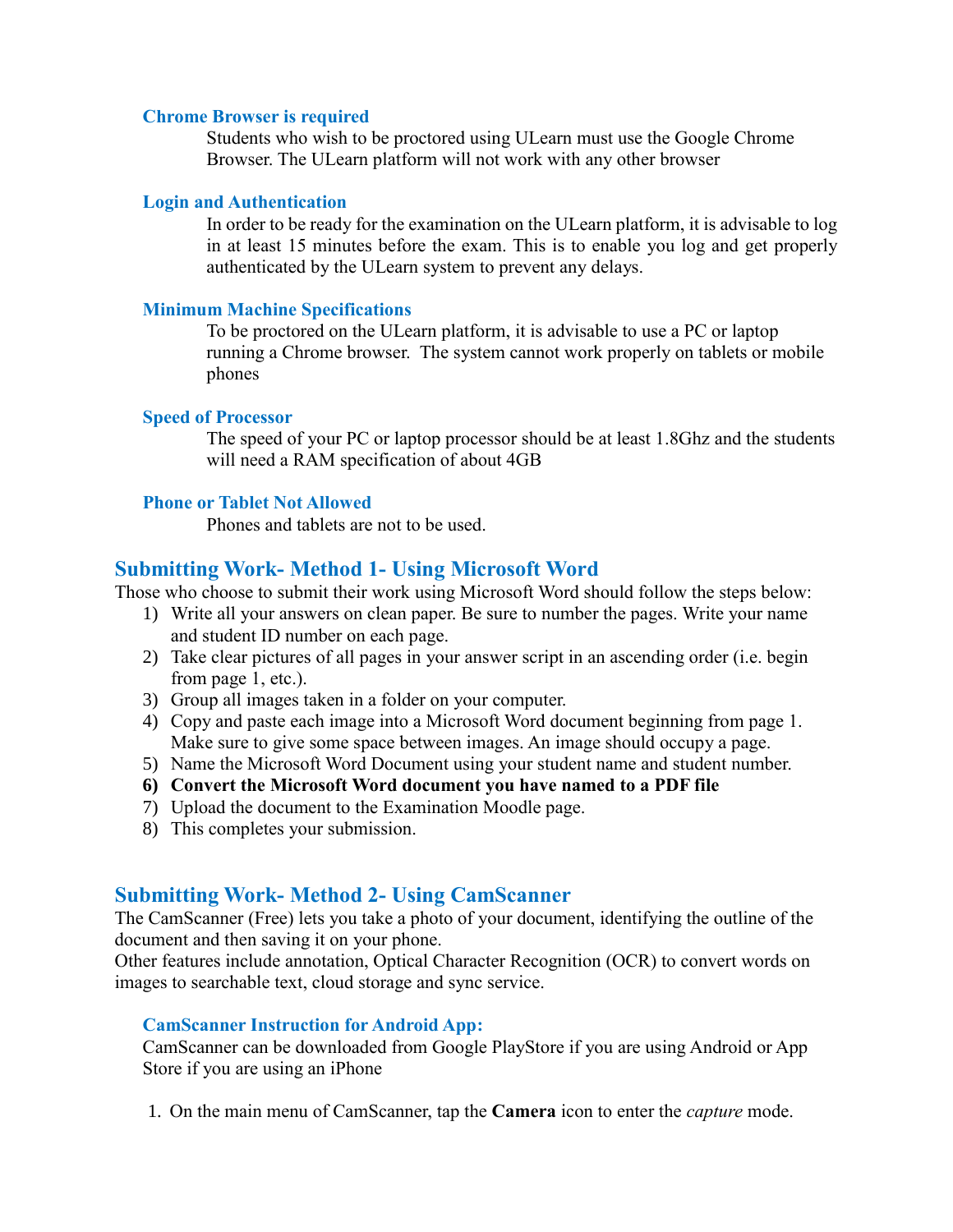- 2. Next, take a photo of each page of the document with your answers.
- 3. The app will automatically identify the outline of the document. To adjust the cropping outline, tap and drag on any of the small circles found around the outline's perimeter. Once done, tap the **Tick** icon *(at lower right corner)*.
- 4. Next, you can select the mode that will enhance the clarity of the image. Once done, tap the **Tick** icon to save it on your phone.



5. On the next screen, you can tap the thumbnail to view the PDF file, edit the title, share and upload to Moodle or other cloud storages, set the tag and etc.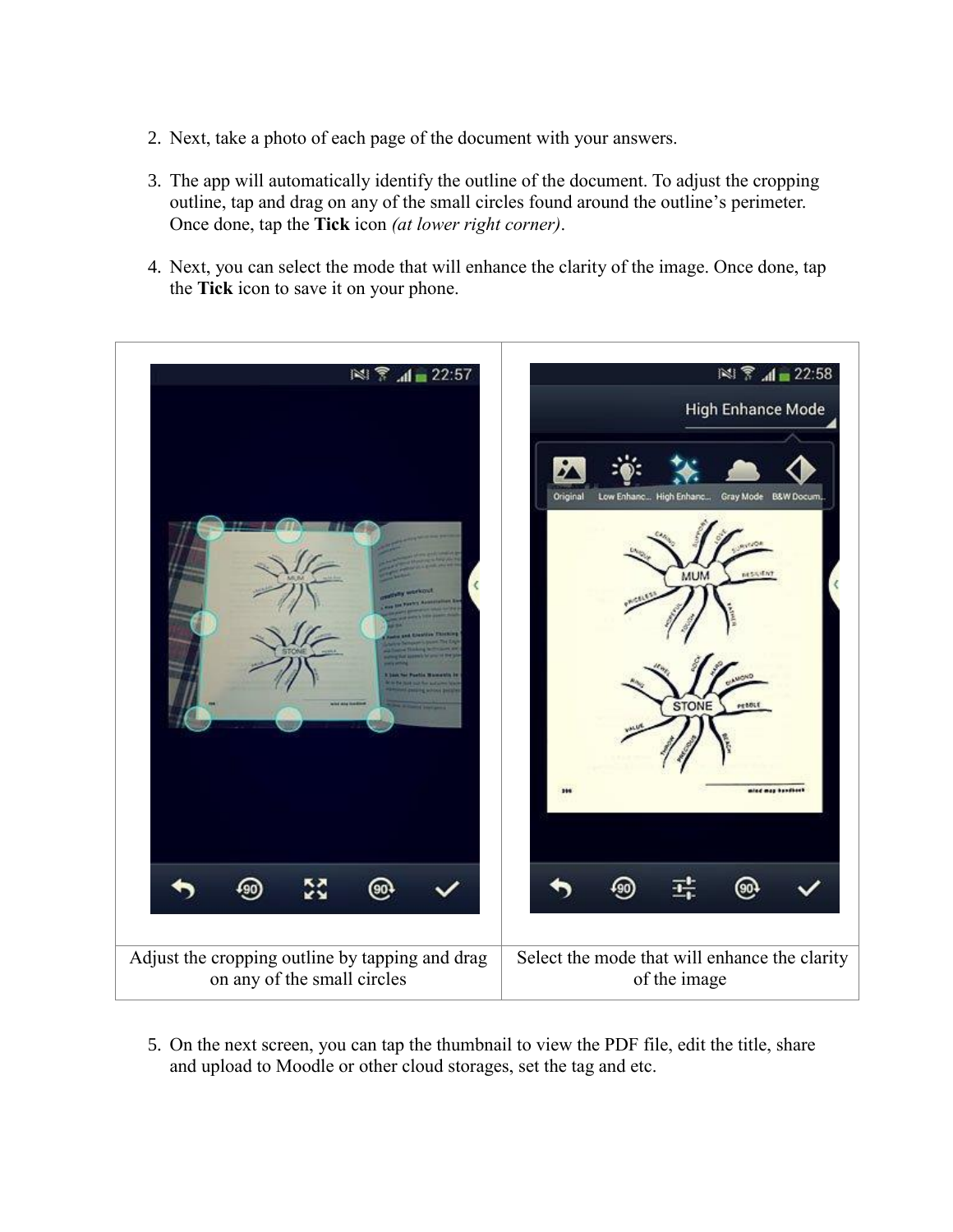6. On the PDF viewing screen, you can rotate the image, make annotation via **InNote** app and convert the words on the image to searchable text with Optical Character recognition (OCR).



## <span id="page-6-0"></span>**CamScanner Instructions for iPhone Users**

1. Go to App store on your mobile device and search for CamScanner and install the freeapp.



- 2. Once installed open the app. You will need to set up an account if you do not already have one. Press register and follow the instructions to create your account.
- 3. To scan your documents, press on the camera icon in the bottom middle of the screen. This will start your device's camera, allowing you to take pictures of your documents.